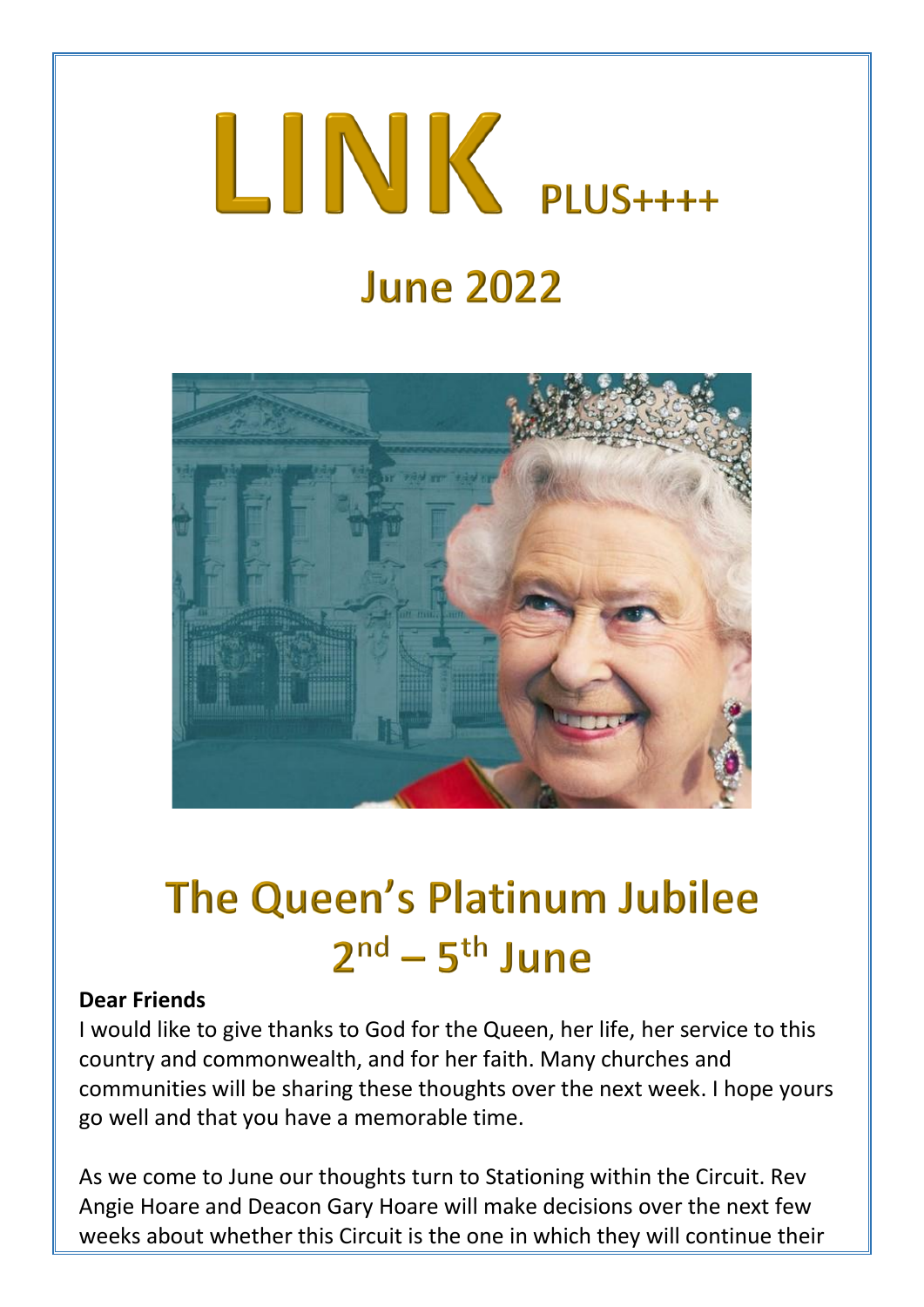ministry. By the time I come to write the next Link Plus message things should be a lot clearer.

One thing is certain, with the shortage of ministers, and with our current financial position in the Circuit (since the closure of Victoria and Church Road we have been running at a significant annual loss rather than to increase your Assessments), it is unlikely that we will have the same number of staff from 2023 onwards. This will mean changes for all of us. I would ask you to pray for the Circuit Stewards and the Circuit Invitation Committee as they do this important work.

Critically, we are in desperate need of new Circuit Stewards. John & Linda Trebble are finishing in this role at the end of August and despite a plea around the Circuit for replacements, none have come forward. We will be left with 2 Circuit Stewards, and this will make their task impossible. We must have Circuit Stewards to remain a Circuit. If we do not, the Weston-Super-Mare and Burnham-on-Sea Circuit may cease to exist, and we may need to join with others. Please give this matter your prayerful consideration.

In the summer we will be embarking on the necessary work to merge Brent Knoll with East Brent, and West Huntspill with Burnham. All this has been necessary following decisions made at Methodist Conference last year. We hope this year's Conference decisions will not be so disrupting for us all!

I am sorry to bring difficult news in my message this month. I want our churches to be supported in mission, vibrant, and community focussed. The role of the circuit in supporting this is vital and the role of the Circuit Steward essential.

I know that everyone is busy within their local church as evidenced by the increase in activities reported in this Link Plus. Thank you for all you are doing. Please read about the great things that are happening in the Link Churches. Give thanks to God for your church and those around you.

May God continue to bless you, and may God bless those you love. God bless the Queen…and have a great Jubilee!!!

Steve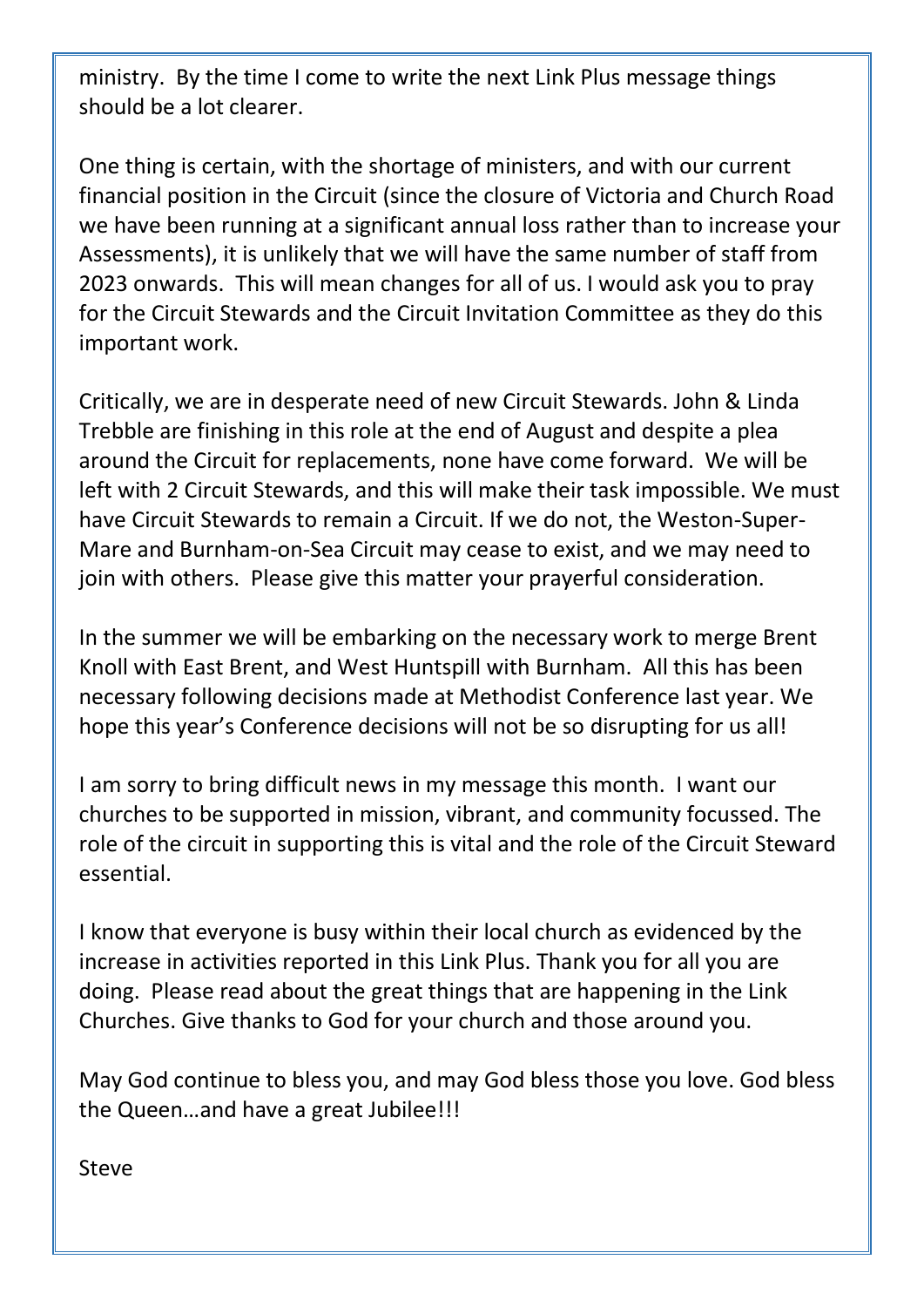

And so we come to Jubilee. In ancient days it was a time of emancipation of slaves and the forgiveness of debt, but I don't suppose that holds much water today.

Instead, we say thank you to the Queen for her dedication and fortitude and rejoice that she has shown us an example of commitment to her iconic task. Anyone turning up for our Monday coffee hour in recent weeks will have seen our ladies busy cutting up triangles in red, white, and blue balloon cloth. These were then sewn on to tape and now adorn the railings outside the church. I notice that there are penants in blue and yellow also, a reminder that even in our time of rejoicing there is much hardship and injustice in the world.

As we looked back on the pattern of previous years, we all felt that the main focus of celebration in the village would be on civic parties and other participations and that the two churches would be better taking a lower key. So, apart from the flags, we finally agreed on a joint service at St Bridget's on the Sunday (at 1030) followed by a stroll with flags down to the Methodist church for a bring and share lunch. It being a festive weekend we didn't know how many holidaymakers would turn up so we therefore thought this would be the best arrangement. We shall keep our fingers crossed. And then we shall be fully into the month of the longest day. It seems incredible that the year is nearly half way through already.

Other than that May has been a fairly normal month. Our summer regulars are with us quite consistently, which is nice and Morag is updating Facebook page regularly also. It is nice to see that Janet W has got a Facebook page going for Burnham too which is worth linking in to once in a while.

We were pleased to be able to say goodbye and best wishes to Ildi as she prepares to start her three year course into the ordained ministry of our church. Thank you Ildi and we look forward to hear of your progress. As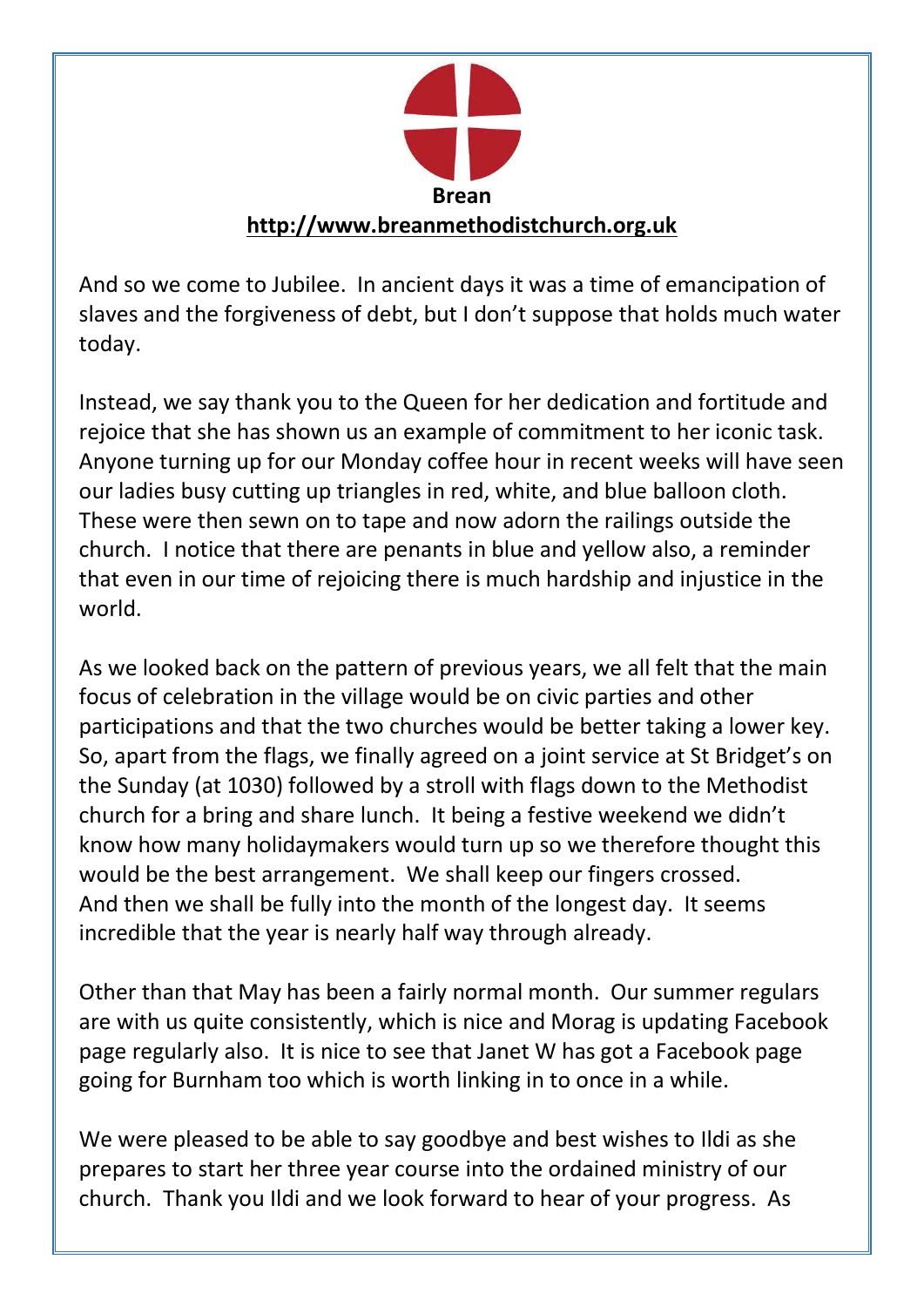indeed we shall for Stanley and Joyce's daughter-in-law who has also been accepted into ministerial training this year.

It is good to know that Burnham are emerging from Covid in good heart now. Judy and I have enjoyed going to their 'specials', superbly produced meals with an ethnic flavour. This last month it was an Indian meal that Liz and her helpers cooked for us. Previously it had been Ukrainian style and before that, Chinese. Nearly 50 people have been present at each of these functions. They were talking about doing Mexican next and though this isn't certain, it is good to support one another.

Between me writing this and when Link Plus is issued, Judy and I will have gone up north to attend our granddaughter's wedding in Cumbria. We are looking forward to it very much of course. She has asked me to do a reading for her. She is not a church goer and doesn't talk about God much but as I look at what she has chosen I can't help but feel that she, as have many of her generation, has got a sense of the Spiritual. I ask the question therefore, why are they not attracted to worship or other aspects of religion in the way that attracts us. Why do they say it is no longer meaningful to them? I have my own thoughts but they are best not for now.

Here is the reading. I am told it is found in Les Miserables by Victor Hugo:

*The future belongs to hearts even more than it does to minds. Love, that is the only thing that can occupy and fill eternity. In the infinite, the inexhaustible is requisite.*

*Love participates of the soul itself. It is of the same nature. Like it, it is the divine spark; like it, it is incorruptible, indivisible, imperishable. It is a point of fire that exists within us, which is immortal and infinite, which nothing can confine, and which nothing can extinguish. We feel it burning even to the very marrow of our bones, and we see it beaming in the very depths of heaven … What a grand thing it is to be loved!*

*But what a far grander thing it is to love! The heart becomes heroic, by dint of passion. It is no longer composed of anything but what is pure; it no longer rests on anything that is not elevated and great. An unworthy thought can no more germinate in it, than a nettle on a glacier*

Harvey Allen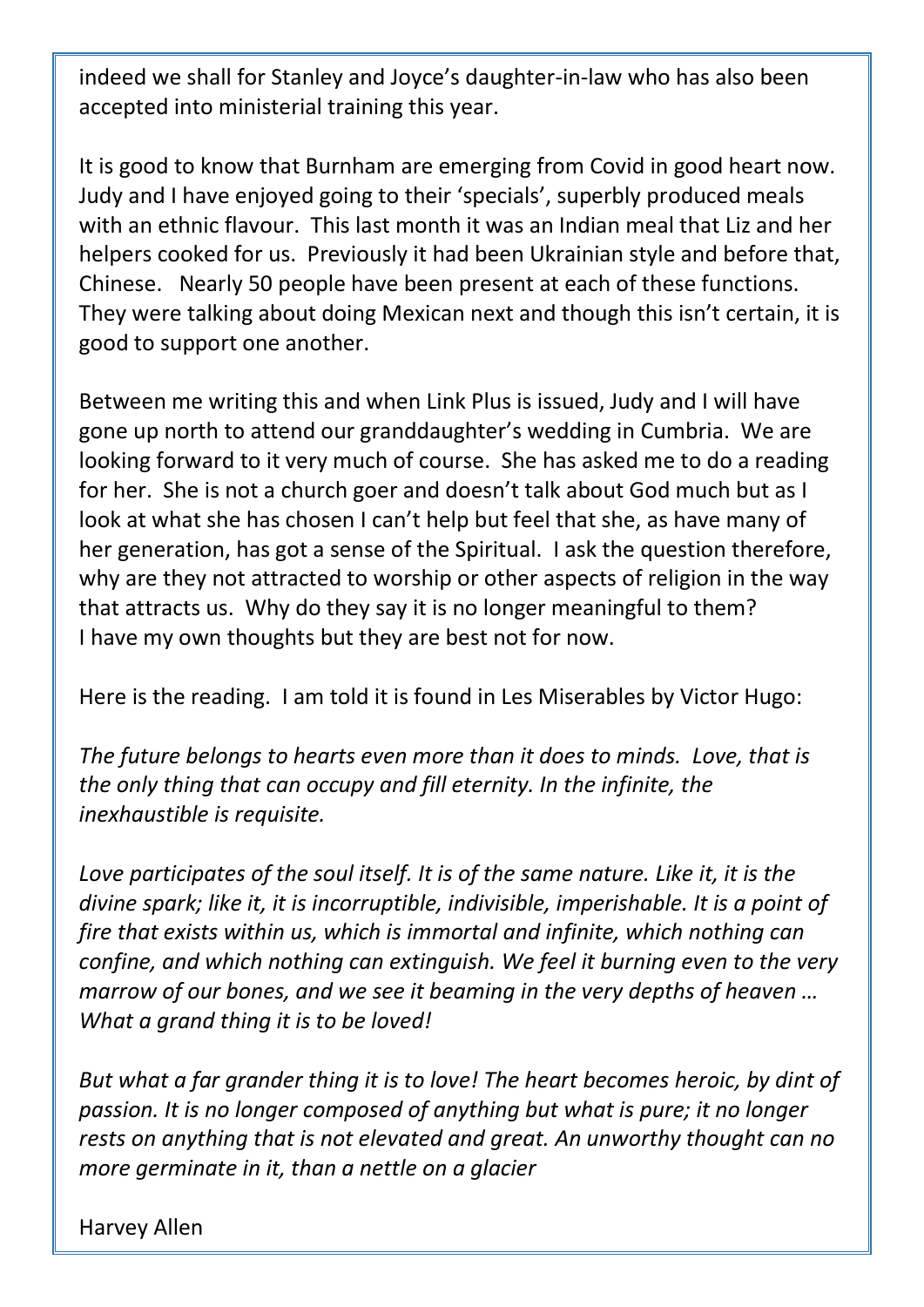

As reported in last month's Link, we met together as a church to discuss plans for our future. Our meeting was facilitated by our own minister, Rev Steve Bennett. It was a time for us to air our thoughts and our hopes. But also a time to look honestly and realistically at where we stand at the moment.

The repercussions of the Covid pandemic have hit our chapel quite heavily and not just our chapel - so many churches of all denominations have been affected. Our congregation is now currently a small one and this, of course, affects our Sunday morning worship. We face the difficulty of finding people to help with the day to day running of our building - especially opening up each Sunday, stewarding and operating our music machine. Although we will be joining with our friends from East Brent to become one united church, there is little doubt that we will have difficulties in keeping our own chapel building open unless things change. It was agreed that we will make our final decision officially in October at our next church council meeting.

But we are still a hopeful people! Regardless of what happens in the Autumn, we are planning a celebration for the life of our chapel which has been part of the Brent Knoll community for so many years. We will be open for four consecutive Saturday mornings starting on 30th July for coffee and cakes and are also planning to hold a barbeque outside the chapel on Saturday 20th August. We will be decorating our church with photographs tracking the life and the people of Brent Knoll Methodist Church and we would love you to come and support us at this time. Any monies raised will be donated to charities, including local causes.

Please continue to hold our chapel in your prayers as we continue to hold you all in ours.

With every blessing from us all.

Rosemary Krull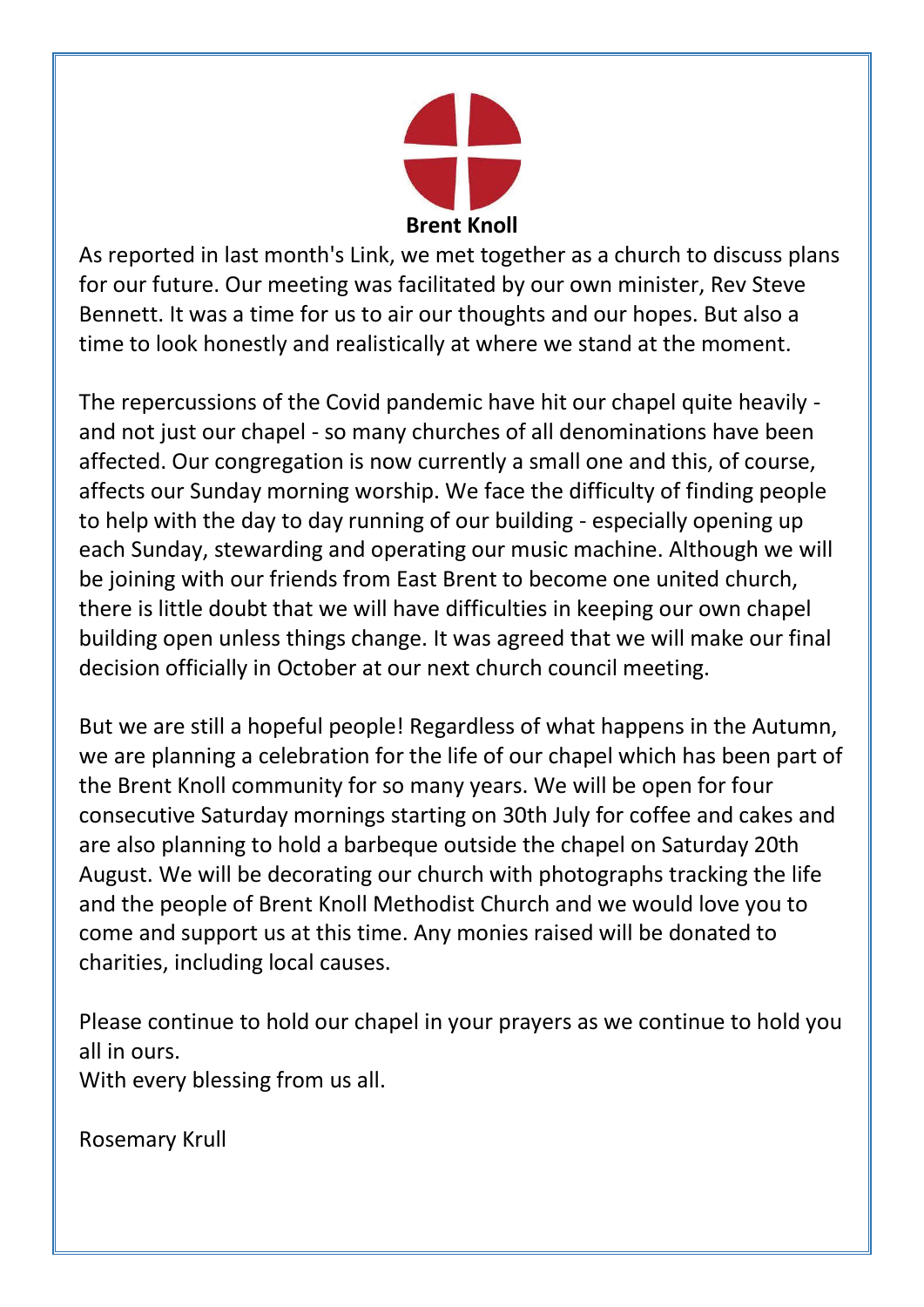

#### **<http://www.methodistchurchburnhamonsea.org.uk/>**

It has been six months since I last wrote for the Link and in that time a lot of things have happened. It is lovely to be able to say that as a church we have been very busy. We made it our mission to spread the word of God to other people in some new ways. We have gained some new members and seen the return of others. Some have moved back to the area, some have returned after a long absence or illness. It has been lovely to see them and watch them join in different activities.

We have had some wonderful meals where we get to know not only people from our church but people from other churches as well as friends and relations that have been brought along. On April 30th we enjoyed an excellent Indian Meal cooked by Liz Bennet, Barbara Williams and some willing helpers.. It was lovely to see people from other churches as well as meeting people who do not usually come to our church. Some of these people now regularly turn up at events and support us in many different ways. A lovely time was had by all and we raised a good amount for church funds. The next evening meal will be a Mexican Meal on July 2nd at 6.00 pm. All are welcome.

If you have been to Burnham Methodist Church in the last few days you will have noticed some changes. The seating area has now been moved a little to make room for a new area that contains some very smart tables and chairs. It is hoped that this area will be used not just on Sundays but on other days. You will hear more about this from Liz Bennett.

A reminder that the Annual Church Meeting will be on Sunday 12th June after the morning service.

On a personal note, I would like to thank everyone who has been so kind since my bereavement in March. I would also like to thank everyone who made the funeral the very best it could be.

Marian Foster for the Stewards Team.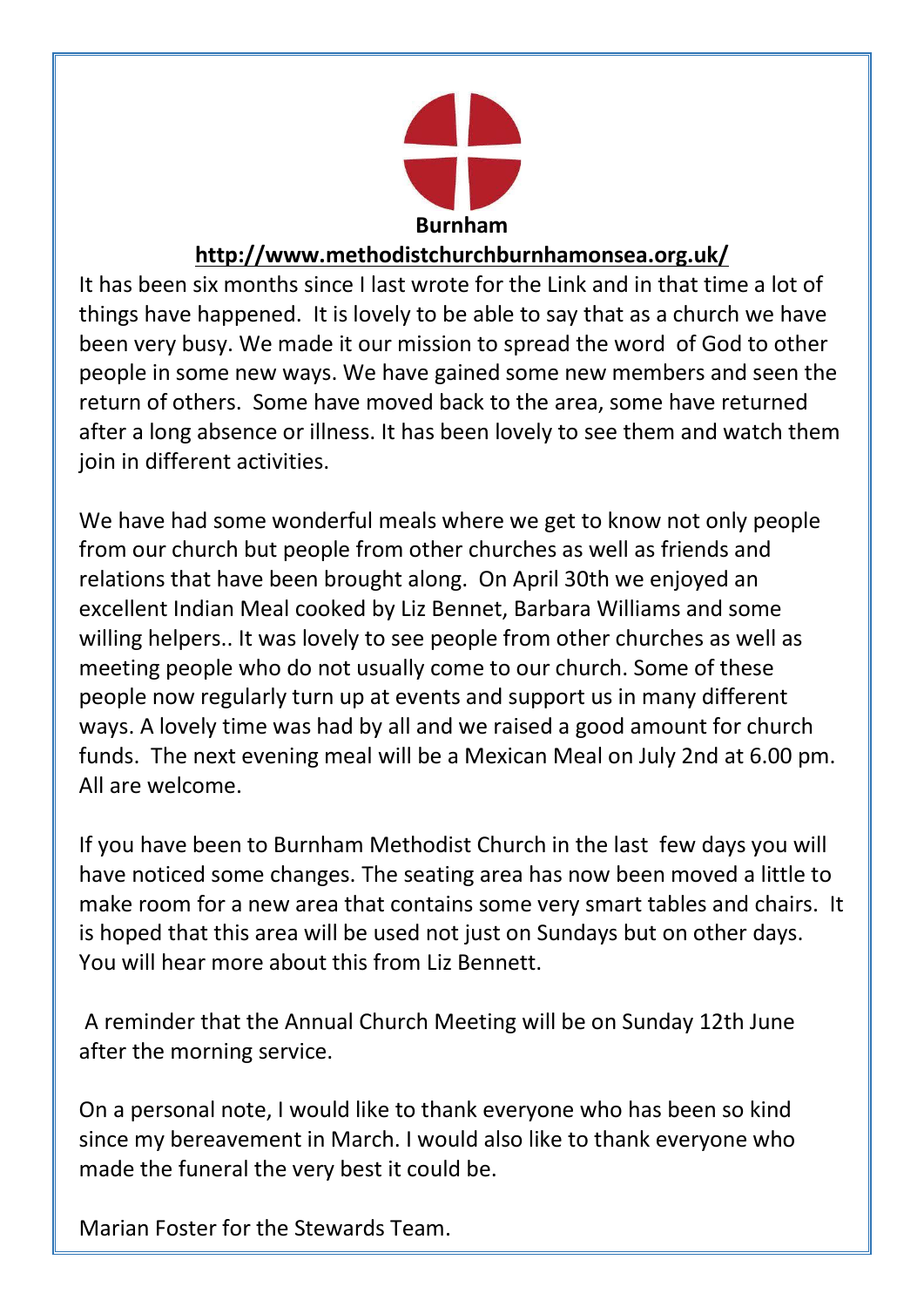

#### **East Brent**

It seems a while since we were able to come back to meeting in person to worship together but we are still grateful for the fact that our whole, albeit small, congregation have all returned. Unfortunately, there are still illnesses about and we were very pleased to have Rosemary C. back with us once she had recovered.

People are beginning to take holidays and have visitors. Visiting grandchildren meant I missed last week's service and Humphrey's first visit to us. Those in Church were pleased to welcome not only Humphrey but his wife and son as well. By all accounts I missed an excellent service. I look forward to his next visit.

We are not always a very serious group but if you can't smile and enjoy being Christians together Church would be very dull and we do enjoy Brian's visits when he brings his own sense of humour and reminds us, again, that we have to let Christ shine through us for others to see.

Enjoy your holidays, your visitors and stay safe and well this summer. From all at East Brent,

Margaret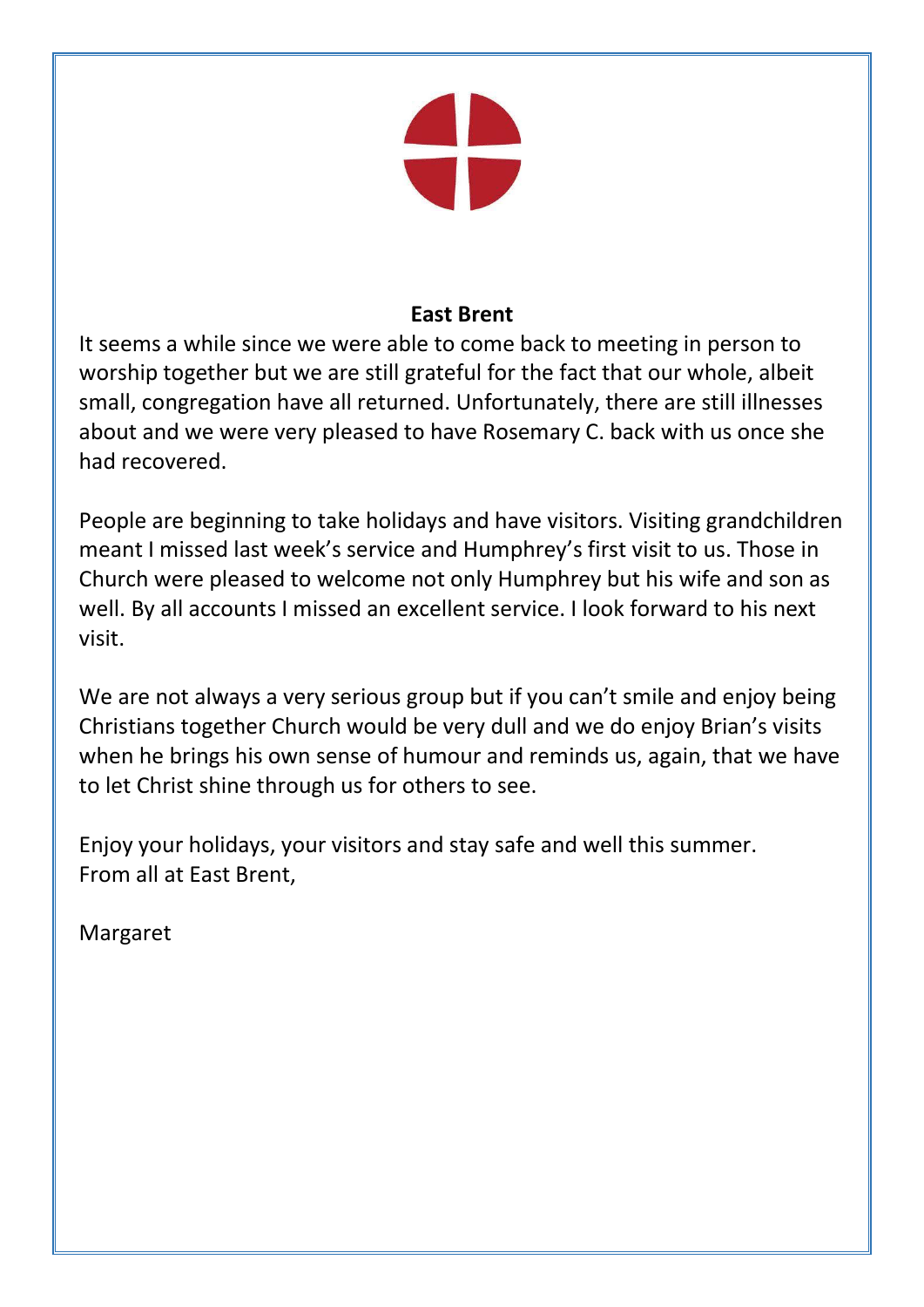

#### **West Huntspill**

Anniversary Celebrations "The Life of Jesus"

Yes, I'm afraid, it's another celebration! If you have any energy left after celebrating with Her Majesty, we would love to welcome you to join in our 171st anniversary celebrations (It should have happened last year, but, was cancelled, due to the pandemic!)



Many talented local people have been working hard to produce all the knitted characters and painting background scenery depicting the 24 stories from the Bible on "The Life of Jesus".

The church will open for everyone to come and enjoy the exhibition on:

Friday 24th June at 10-30am - 2pm Saturday 25th June at 10-30am - 4pm Sunday 26th June at 4pm - 6pm Light refreshments will be available

On Sunday 26th June there will be Thanksgiving Services at 11am & 6.30pm. which will be led by Revd Nicola Reynolds.



THE RAISING OF LAZARUS<br>
John 11:32-45.<br>
DER TEXT:-Jesus said unto her, I am the John 11:25.

Maureen Cavill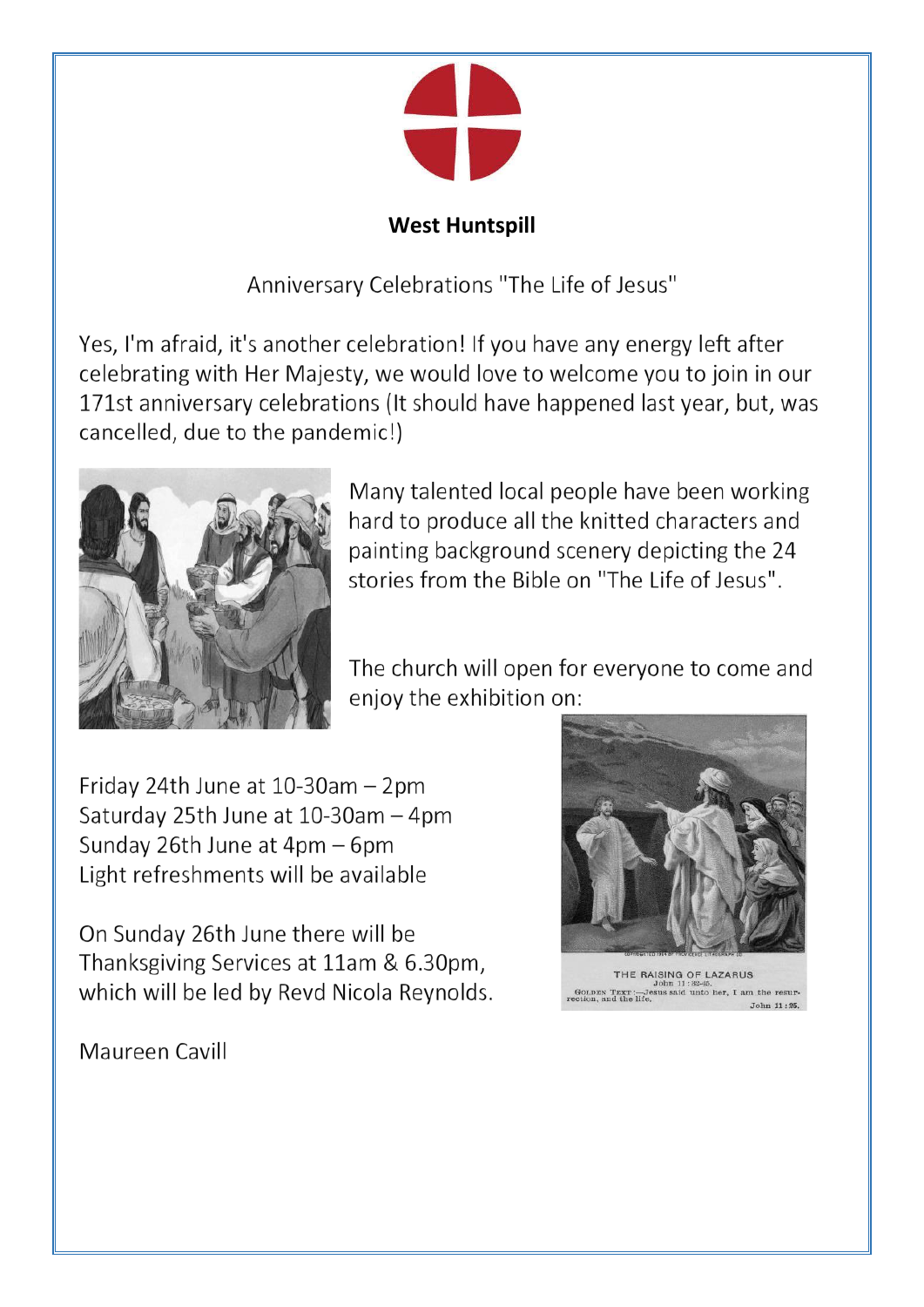## $PLUS +++$ **POEMS, PRAYERS and OTHER MESSAGES**

#### **My call to preach**

Having been born into the Methodist Church I took the usual path as I grew up in that setting. First at a chapel in St Anne's in Bristol and then later when we moved to a new church in Filton, north Bristol. As soon as I was old enough, I trained as a Sunday School Teacher, a role to which I seem suited. In my late teens in a casual conversation with Betty, an ex-Deaconess, she asked if I was willing to join her 'preaching team' who shared in the services she led as a Local Preacher. Initially bible readings and prayers were the extent of my contribution but that moved on to sharing in sermon preparation and delivery.

Some months later she posed me a second question, had I ever thought of becoming a Local Preacher? It was in 1963 I was given a note to preach, a LP was arranged for me to accompany, and another appointed as my one to one tutor. The passage through On Trial to Full Accreditation in 1966 was much simpler in those days. Just 3 books to read and exams to take, Old Testament, New Testament and Christian Doctrine. There was a fourth topic, which was optional, on Worship & Preaching. The LP Meeting 'interview' was more of a formality than a challenge.

Perhaps that should be the point to stop my story but as my job took me to various locations to live across southern England each Circuit I moved into had its own challenges for me as a LP. However I will mention just one which for me was a major challenge and a had profound effect on my interpretation of my Call to Preach.

In 1990 I moved to West Swindon. I immediately discovered that it was a large LEP with a theology and style of worship described as charismatic evangelical. I was also considered to be part of the 'leadership team' and was regularly appointed to lead worship in 3 Anglican churches. I felt that I had to assimilate a new depth and breadth to my Call to Preach which I took a while to accept.

John Trebble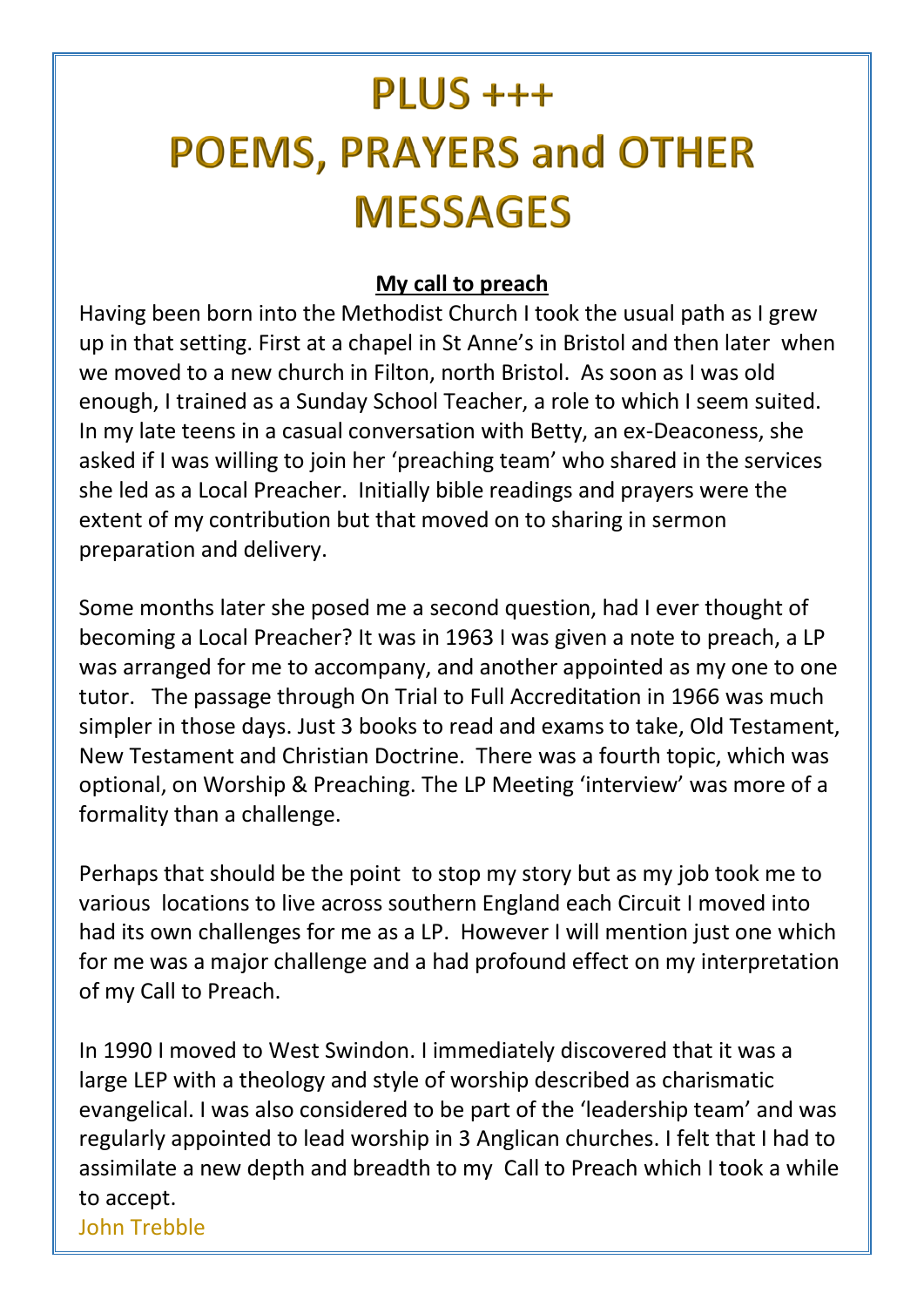#### **THE WAFFLE HUB COMMUNITY CAFÉ**

As many of you know, with help and guidance from TCC (Transforming Churches and Communities), we are in the process of setting up a community café, The Waffle Hub, within the church building at Burnham. This is an ecumenical project and will help to meet the needs of our local community. It will be a place where people of all ages can meet and enjoy company over food, games and chatting, and maybe even a little learning.

We are in the very early stages of set-up now but hope to get the project up and running quickly. Our new steering group is very enthusiastic. We are very grateful to Geoff and David (Burnham property team) for all their help with getting a few niggly issues of the building into top notch order.

If you come to Burnham You will notice the tables and chairs in the area to the right of the dais, and the fact that the quiet prayer space has moved. If you happen to see a few notices and chart records going up in the kitchen over the next few weeks this is because we will have to be compliant with Environmental Health Legislation. There will be other changes too. Keep your eyes peeled, and if at any time you feel you would like to come onboard and help, we would welcome you with open arms. And don't worry you won't miss the opening; we're going to make a big noise about that!!!

#### Liz Bennett

#### **The cost of living crisis**

The cost of living is of major concern for many at the moment. Rising prices in food, fuel and transport are forcing people to make hard choices over how they spend their money. The least well-off are the worst affected, with those choices being narrowed to heating or eating, or skipping meals to feed their children.

The Joint Public Issues Team have written a briefing to explain how we got to this point and what churches can do in response? If you want to read the briefing on the crisis, detailing the impact it is having on the country and offering ways to respond, it can be found at [www.jointpublicissues.org.uk/economy/costofliving/](http://www.jointpublicissues.org.uk/economy/costofliving/) Steve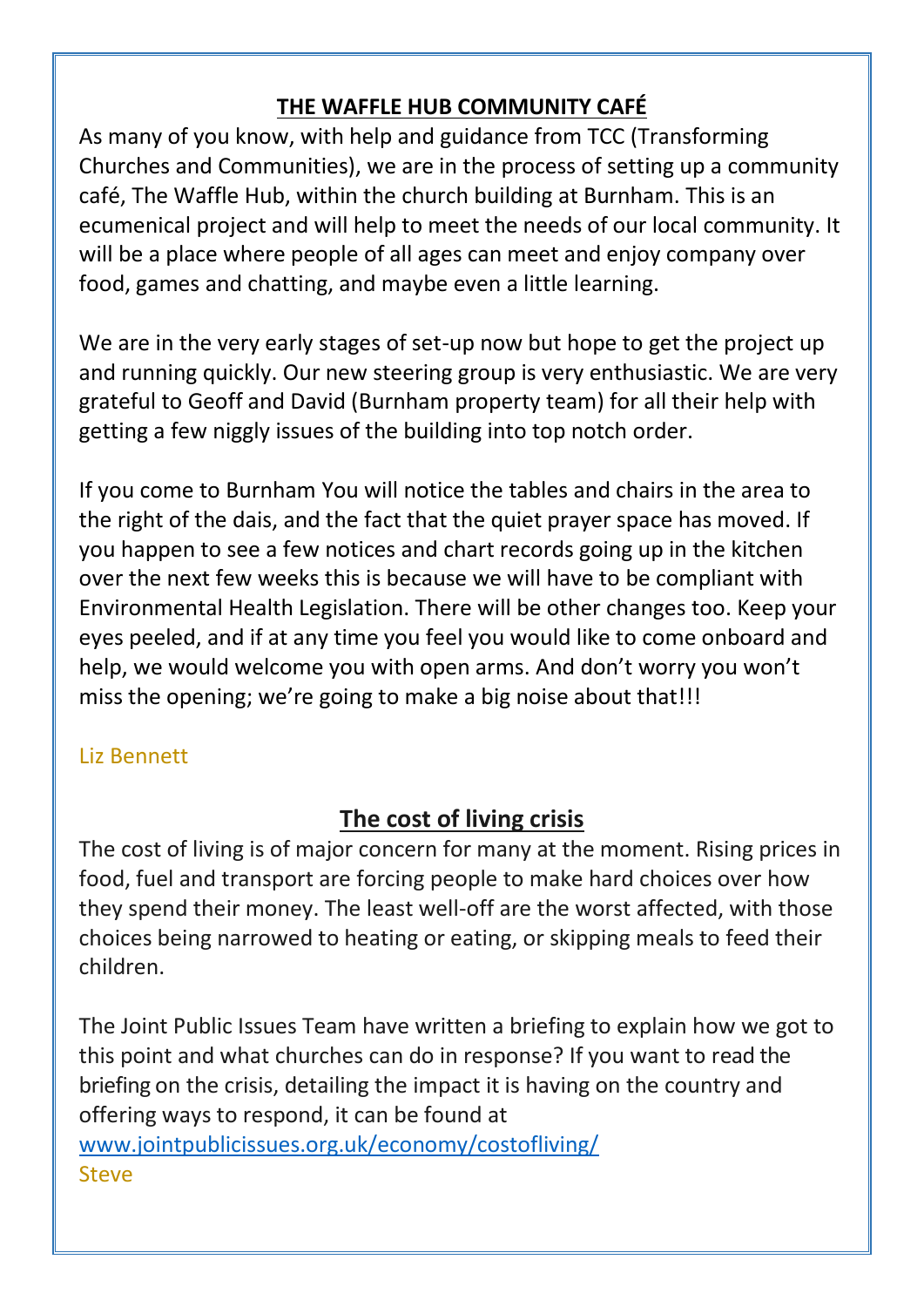#### **Adlestrop**

by Edward Thomas

Yes. I remember Adlestrop— The name, because one afternoon Of heat the express-train drew up there Unwontedly. It was late June.

The steam hissed. Someone cleared his throat. No one left and no one came On the bare platform. What I saw Was Adlestrop—only the name

And willows, willow-herb, and grass, And meadowsweet, and haycocks dry, No whit less still and lonely fair Than the high cloudlets in the sky.

And for that minute a blackbird sang Close by, and round him, mistier, Farther and farther, all the birds Of Oxfordshire and Gloucestershire**.** submitted by Judy Allen

## **Finally, please note the deadline for the July/August Link Plus is 26th June.**